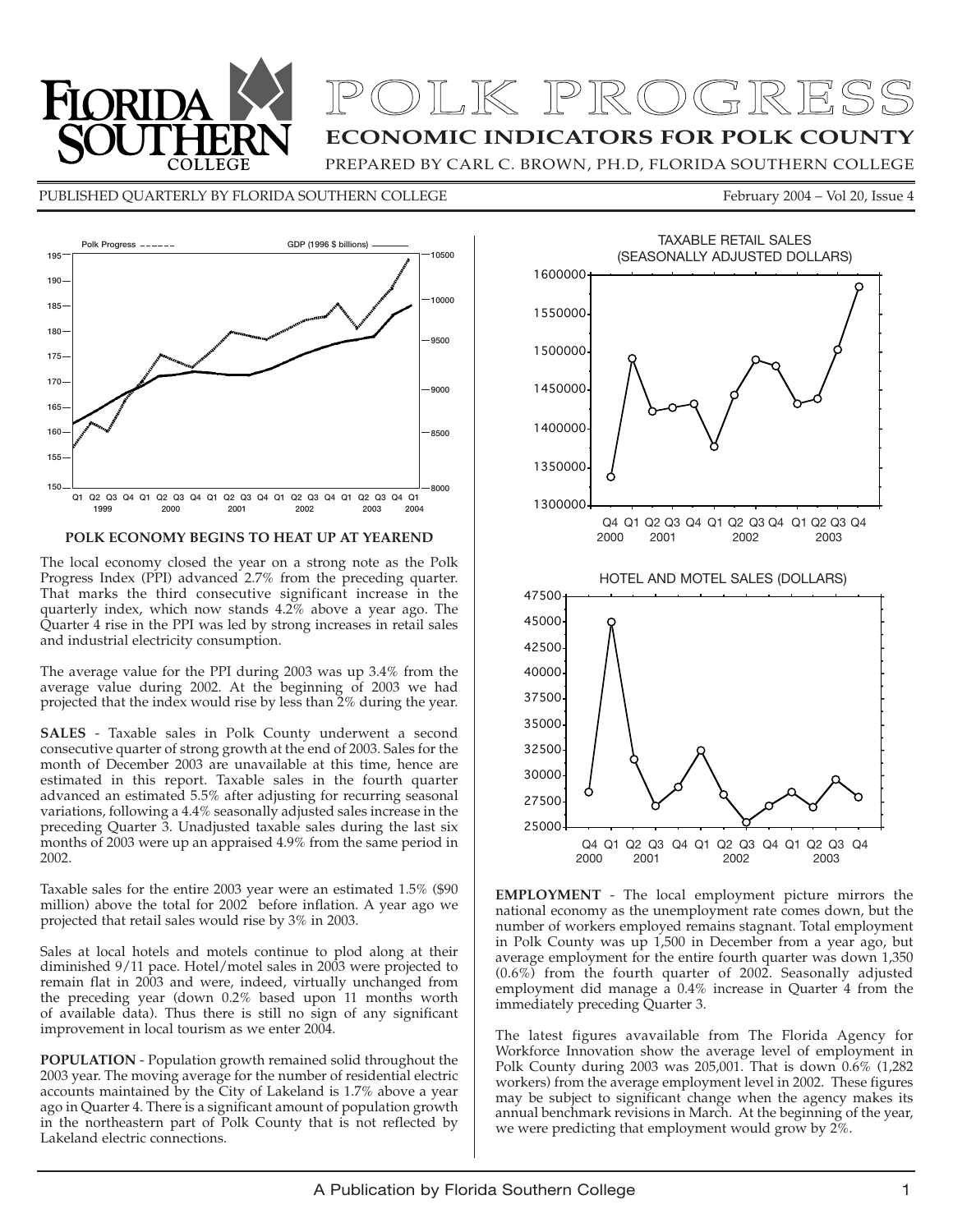

Verizon Communications Inc. has announced that it will open a 250-person call center in downtown Lakeland. Verizon will spend \$550,000 to renovate its communication building on East Lime Street, which currently houses about 100 workers.

State Farm Insurance Cos. is moving 29 flood insurance underwriting and processing positions to its Winter Haven offices from Monroe, Lousiana. State Farm had previously announced that it would eliminate 12 Winter Haven positions in the company's fire claims department as part of a move to cut 90 jobs statewide. State Farm employs about 1,610 workers at its Winter Haven offices.

The Coca Cola North America plant in Auburndale began hiring 20 new workers in January to operate a new production line. The plant already employs 100 workers bottling Minute Maid's Simply Orange not-from-concentrate juice. The new line will bottle Coke's PowerAde sports drink.

The Polk unemployment rate fell from 6.2% in October, to 5.4% in November and 4.7% in December. While some of the decline reflected a recurring seasonal drop, the seasonally adjusted unemployment rate did decline to  $5.\overline{6}\%$  in the fourth quarter. We had predicted a yearend seasonally adjusted rate of 6%.

The average (unadjusted) unemployment rate in Polk County during 2003 was 6.1%, up slightly from the 6% average rate in 2002. These figures are also subject to revision when the Florida Agency for Workforce Innovation benchmarks its data in March.



**MANUFACTURING** - Total industrial electricity consumption reported by the City of Lakeland in 2003 was 521.78 million kilowatt hours. That represents an increase of 0.3% (1.36 million kilowatt hours) from the preceding year. The Quarter 3 drop in consumption, followed by the surge in Quarter 4, was in all likelihood due to a reporting lag.



**CONSTRUCTION** - The big factor in the local economy in 2003 that was totally unforeseen in our forecasts at the beginning of the year was the continued boom in local construction. While we expected housing to be relatively unchanged in 2003, the reality was quite different.

The value of building permits issued in Polk County underwent a strong advance in 2003. The total value of permits issued during the year was \$791.4 million. That is an increase of 27.9% (\$172.7 million) from 2002.

Polk County governments issued 606 building permits for singlefamily homes in October, 413 in November, and 499 in December. There were a record 5,917 permits issued during the 2003 year. That represents a remarkable 42.4% increase from the preceding year.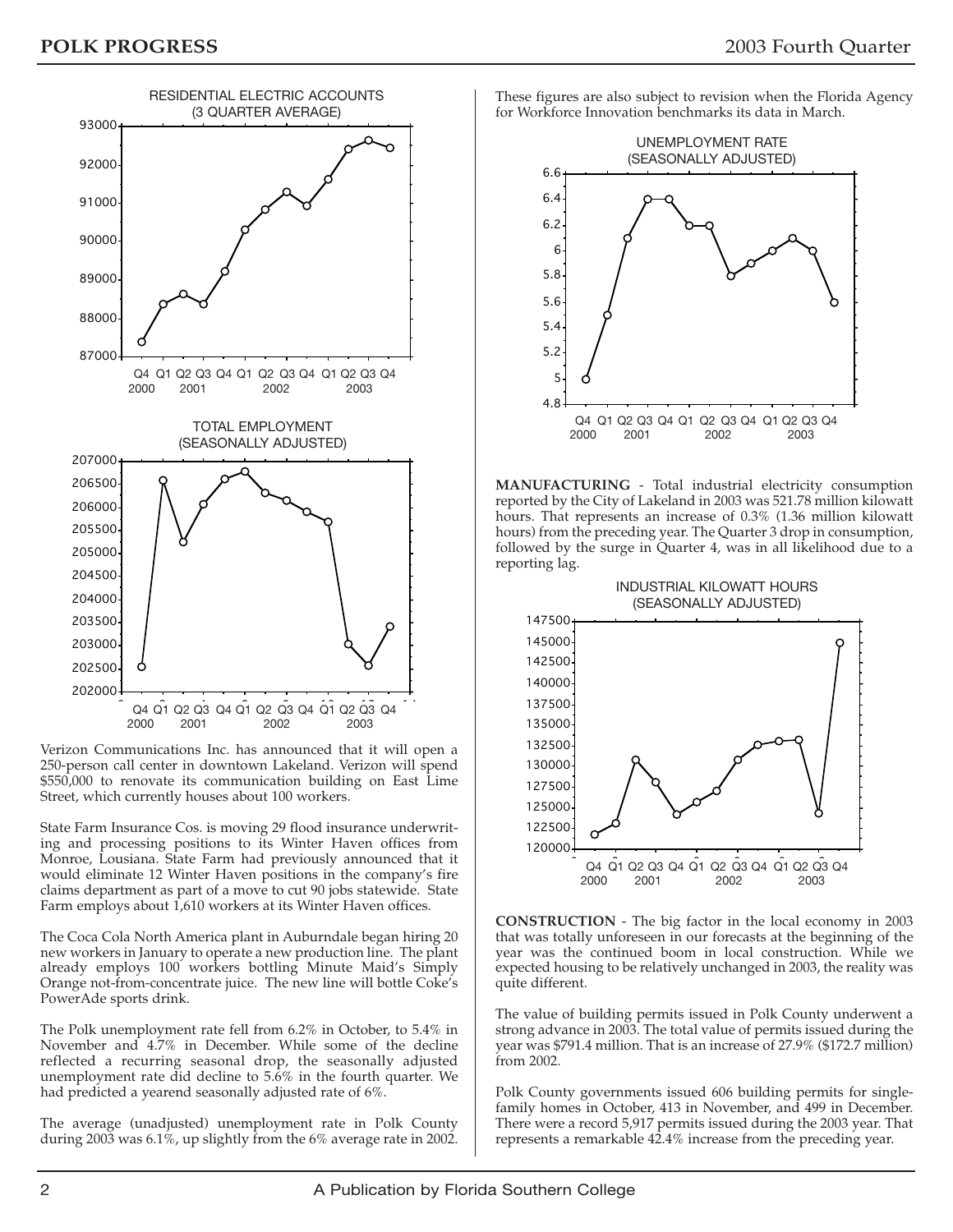

Polk County realtors sold 472 homes in October (up 8% from the year before), and sold 370 homes in January of 2004 (up 14.9% from a year ago). Home sales figures for November and December are unavailable at this time; therefore, home sales figures reported here for Quarter 4 are estimated.



**PHOSPHATE** - IMC Global Inc. and Cargill Crop Nutrition have announced an agreement to merge. The two largest U.S. phosphate fertilizer manufacturers will combine into a new company that will control half of the fertilizer production in the U.S., and 30% of production worldwide pending approval by stockholders and regulatory agencies. The merger is not expected to have an immediate impact on the 3,000 blue collar workers employed at seven mines and four fertilizer manufacturing plants operated by both companies in Central Florida. However, the merger is expected to lead to layoffs among top management employees, including the 100 employees at the Mulberry headquarters of IMC Phosphates Company. If approved, Cargill would hold a two-thirds share in the new company.

The volume of phosphate rock sold or used that originates in the Florida/North Carolina region continues to climb slowly as the industry recovers from the steep slide in activity that began in the late 1990's. The volume of rock sold/used for the region was 30.23 million metric tons in 2003. That is a slight increase of 220,000 metric tons (0.7%) from the year before. The volume of phosphate rock sold or used was forecast to remain unchanged in 2003.



**CITRUS** - The U.S. Department of Agriculture lowered its 2003- 2004 Florida orange crop estimate by 4 million boxes in February to 246 million boxes. That would still be the state's largest organge crop on record. The large crop has sent prices paid by juice processors to their lowest levels in more than 10 years. The standing record orange crop is 244 million boxes set in the 1997-98 season.



A Publication by Florida Southern College 33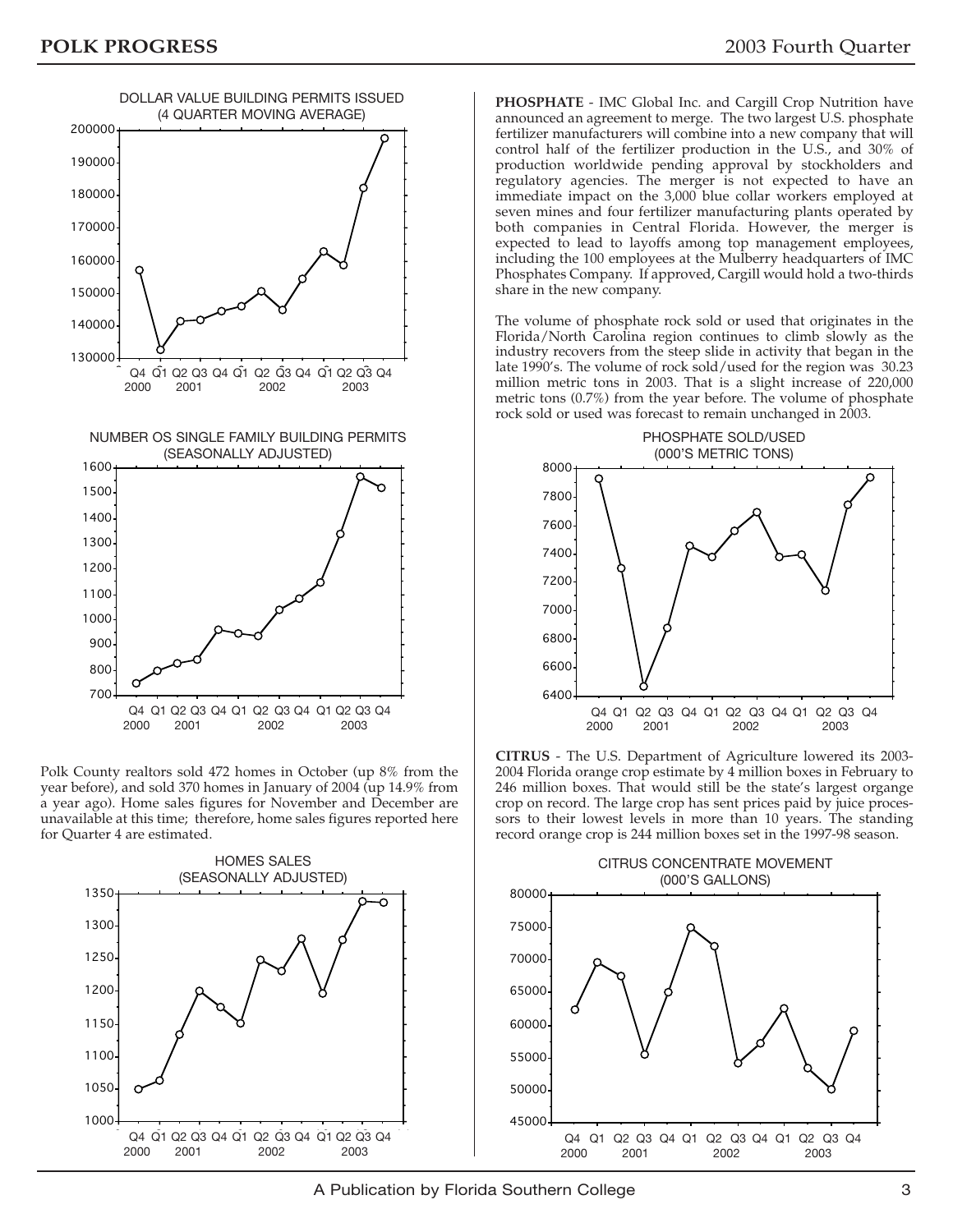The U.S. Department of Agriculture has agreed to purchase up to \$50 million worth of canned and frozen orange juice for USDA food programs benefitting children and the needy. The purchase would absorb about 8.5 million boxes of oranges from the market.

The volume of citrus concentrate movement reported by Florida Citrus Mutual during calendar 2003 was 231.9 million gallons. That is a decline from the previous year of 26.9 million gallons (10.4%).

**DEVELOPMENT** - The first of January marked the implementation of an additional half-penney of sales tax in Polk County to raise money for school construction. Local voters approved raising the sales tax from 6% to 6.5% in May. The county school district expects to collect \$26 million each year from the tax increase.

Havertys Furniture is planning to build a new 225,000 square-foot distribution center in Lakeland. The new center would replace existing centers in Tampa, Orlando. Port St. Lucie, Ocala, and Fort Myers. Plans call for the center to be built on SR 33, with 80 employees upon completion.

Ground was broken in December for construction of the North Lakeland YMCA. The new YMCA is being built on Sleepy Hill Road, and will include indoor and outdoor basketball courts, activity rooms, showers, lockers, outdoor playgrounds, and a wellness center. It is expected to open in late fall of 2004.

Southeastern College in Lakeland plans to build three dormitories by 2006 as part of a \$15 million capital spending project. Each dormitory will be 30,000 square feet in size and house 264 students.

A free-standing Starbucks coffee house is planned for the corner of South Florida Avenue and Beacon Road in Lakeland. Site plans for the 1,851 square-foot shop were submitted to the City of Lakeland Building Department in December.

Lowe's Home Improvement Warehouse has announced its intent to build a new store in Bartow. Plans call for Lowe's to occupy the former site of Bartow Ford at the intersection of Van Fleet Drive and Wilson Avenue.

Duratek Wall Panels is investing more than \$1 million to add 15,000 square feet to its Bartow plant. The expansion will enable Duratek to add 15 employees to its current workforce of 50. The Bartow facility produces prefabricated walls for residential and commercial buildings.

Construction began in December on a 75,000 square-foot facility in Haines City that will become the new headquarters of Jarrett Ford. The location is an 18.5-acre site northwest of Interstate 4 at U.S. 27 South. Completion is expected by fall 2004.

The Dundee CItrus Growers Association is building a 60,000 square-foot carton warehouse off of Frederick Avenue in Dundee. The \$1 million warehouse was slated for completion in January.

**NEW OPENINGS AND CLOSINGS** - The first stage of the Lakeland In-Town Bypass opened in late February. The bypass extends Bartow Road west to Florida Avenue, with the intent of easing downtown traffic congestion. The second phase, which will complete the bypass westward to George Jenkins Boulevard, is scheduled for construction in 2007.

Target is scheduled to open a new store in North Lakeland on March 7. The 123,680 square-foot outlet is located on U.S. 98 North in the Shoppes of Lakeland plaza. The new Target will contain a Starbucks, food court, and grocery area.

Kash n' Karry closed seven of its eight Polk County locations in February. The chain announced in January that it would close the stores in order to focus on its West-Central Florida core markets. The closings involve two stores in Lakeland; and one each in Winter Haven, Auburndale, Mulberry, Lake Wales, and Haines City. Each store employed between 30 and 50 workers.

Home Depot opened its third Polk County store in Winter Haven in late January. The new 102,000 square-foot outlet is located at the intersection of U.S. 17 North and Avenue T Northeast. The store cost \$13 million to build, and will employ 150 workers.

Bonefish Grill opened a new restaurant in South Lakeland in early December. The high-end seafood chain is owned by Outback Steakhouse Inc. in Tampa.

The T.G.I. Friday's restaurant on U.S. 98 North in Lakeland opened for business in late January. The eatery closed two years ago as a franchise operation, and has now reopened as a corporately owned restaurant.

A new Italian restaurant opens in Lakeland in March. Il Forno Restaurant and Pizzeria will be located at Merchant's Walk Plaza on South Florida Avenue. The 2,806 square-foot restaurant will initially offer a limited menu of pizza, sandwiches, and a pasta of the day.

Chris's Place opened in East Lakeland in early February featuring Cuban sandwiches and 12 different wraps. The new eatery is located on Combee Road, and offers an early breakfast beginning at 6:00 am.

Helen's Ladies Specialty Shoppe on East Kentucky Avenue in downtown Lakeland is closing. Owner Helen Hasty cited a lack of adequate street parking as a factor in the decision to close.

The Camera Shop on East Memorial Boulevard in Lakeland closed in January. The shop had four employees, and had been in business for 47 years.

The Gadzooks store in Lakeland Square Mall will close in March. The Dallas-based firm is closing 125 stores around the nation after filing for Chapter 11 bankruptcy protection in February.

KB Toys Inc. will close its store in Eagle Ridge Mall in Lake Wales. It is part of the company's plan to close 490 stores nationwide as it also reorganizes under Chapter 11 of the U.S. Bankruptcy Code.

Riverside National Bank plans to open a branch office in Auburndale. The new office will be located on U.S. 92 West. The Fort Pierce-based bank has five other branch offices in Polk County.

Adams Building Permits is moving from its current facility in Dundee to a new 15-acre site in Haines City. Construction of the new 114,000 square-foot facility on Dyson Road is expected to be completed in mid-May.

John's Restaurant in Bartow closed in January. The venerable eatery, located at the intersection of U.S. 17 and Main Street, never recovered from public health concerns after an outbreak of hepatitis A in 2002.

**TAKEOVERS** - The sale of Cypress Gardens to Georgia theme park operator Kent Buescher and Polk County was completed in late February. The 150-acre site was sold for \$20.5 million. The state of Florida contributed \$11 million for a conservation easement that was essential to prevent resdential development of the park. Cypress Gardens had closed in April due to low attendance.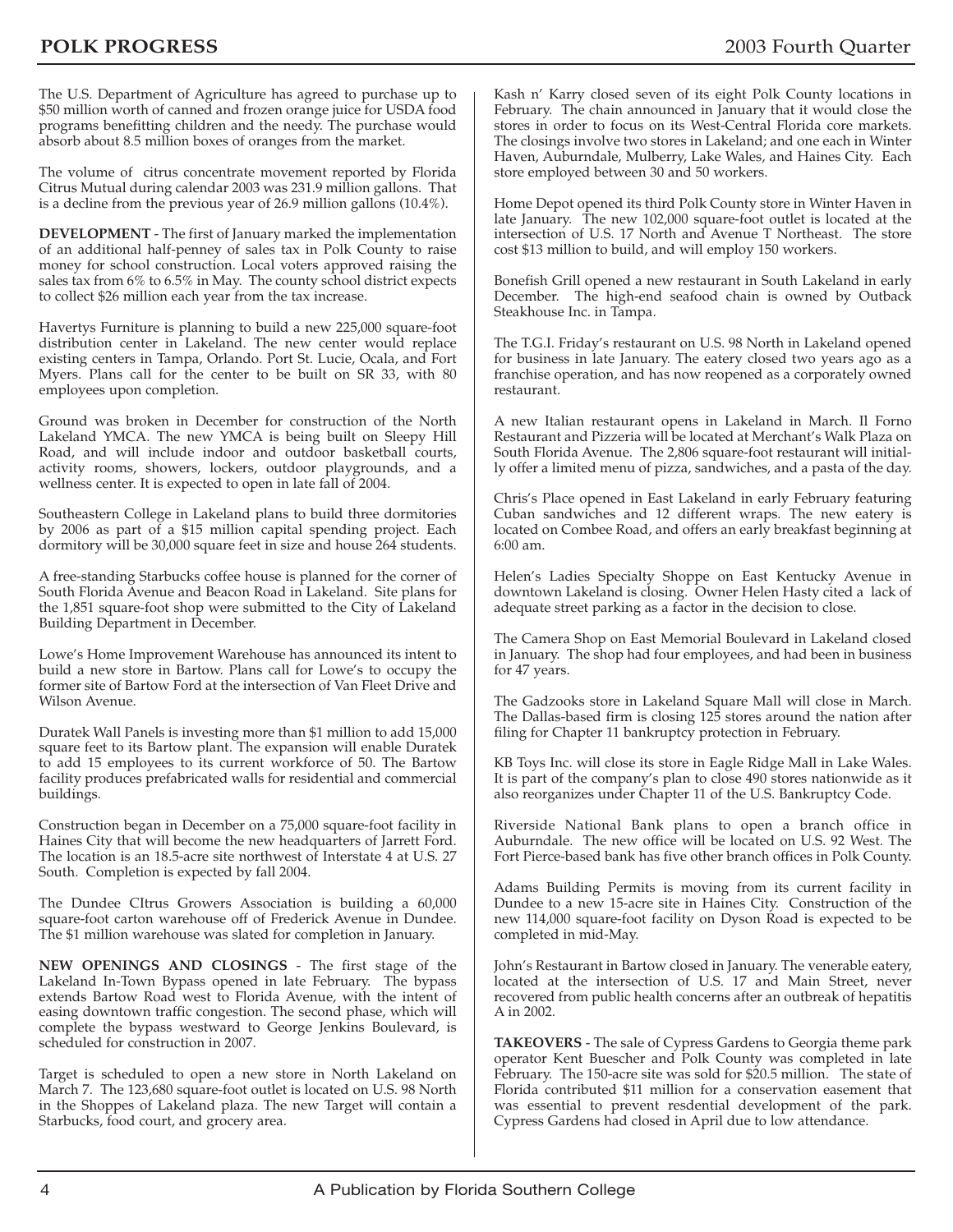Fibertech Inc. of Salt Lake City has purchased the former Owens-Brockway factory in North Lakeland with the intent of manufacturing specialty glass products at the site. Production is slated to begin with between 100 and 200 workers in the first quarter of 2005. The plant will employ between 300 and 400 workers when it reaches capacity.

FloridaFirst Bancorp Inc. of Lakeland is being acquired by SouthTrust Corporation. SouthTrust will pay \$146 million for FloridaFirst, which has 19 branch offices in Central Florida. Some 40 to 50 FloridaFirst staff personnel are expected to lose their jobs due to consolidation.

Citizens Bank of Frostproof has agreed to acquire American Bank & Trust, based in Lake Wales, for \$20 million. The combined bank would have about \$240 million in assets. The transaction is expected to close in the next several months.

Lakeland car dealer Freddy Jenkins purchased Nissan of Lakeland in January. Jenkins adds the Nissan dealership located on U.S. 98 North to his Lincoln-Mercury dealership on East Main Street, and used car lots located on East Main Street and South Florida Avenue in Lakeland.

Madden Corporate Services Inc. has purchased Reed Advertising Design for an undisclosed sum. Madden supplies embroidered clothing and screen printed items. Both firms are Lakeland-based, and will do business from the current Madden location on New Tampa Highway.

Wheeler Farms Inc. has purchased the Colonial Bank Building in Winter Haven. The four-story building is located on Central Avenue, and sold for \$2.2 million. Colonial Bank and other current tenants will remain at the location.

Quality Life Management Inc. of Fort Lauderdale has bought the Bishop Gray Inn in Davenport. The downtown center includes a 60 bed nursing home and 66 independent living apartments. It was previously owned for 50 years by the Episcopal Church, which operated the Bishop Gray Inn as a retirement home.

#### **THE NATIONAL ECONOMY**

Economic growth in the fourth quarter slowed markedly from the unsustainably brisk 8.2% annual growth rate of Quarter 3. Price adjusted Gross Domestic Product (real GDP) rose at a solid 4.1% annual pace in Quarter 4, led by advances in personal consumption expenditures, exports, and residential investment spending. Nonetheless, GDP growth in the fourth quarter was below the expectations of many economic forecasters. Real GDP grew by 3.1% in calendar 2003, versus growth of 2.2% in 2002.

**CONSUMER SPENDING** - Personal Consumption Expenditures (includes goods and services) were flat in October, then managed to climb by 0.5% in November and 0.4% in December. Retail sales (goods only) fell 0.2% in October, then turned upward by 1% in November and 0.2% during December, as the Christmas season for retailers was saved by a last-minute surge in consumer shopping.

Personal income continues to rise respectably, climbing by 0.2% in October, 0.3% in November, and again by 0.2% in December. Household savings totalled 1.5% and 1.3% of disposable personal income in November and December, respectively.

Consumer confidence remains strong, with the University of Michigan's Index of Consumer Sentiment rising in January to its highest level since November 2000.

**EMPLOYMENT** - Nonfarm employment rose weakly in the fourth quarter, with job gains totalling 88,000 in October; 83,000 in November; and 16,000 in December. Job increases need to average between 125,000 and 150,000 per month just to absorb the number of new workers entering the labor force. Payroll growth has averaged just 57,000 a month since August.

The nation's unemployment dropped from 6% in October to 5.9% in November and 5.7% in December. The slight declines in the nation's unemployment rate during this period are due to discouraged workers temporarily dropping out of the labor force, and thus not being included in the monthly unemployment statistics.

Initial claims for unemployment benefits have been well below the benchmark level of 400,000 per week since September. It is regarded as a sign that labor markets are expanding whenever first time unemployment claims fall below 400,000 a week. The reason that the slowdown in layoffs hasn't led to faster increases in total employment is because businesses have been able to meet rising demand with fewer workers due to increasing labor productivity.

Manufacturing employment continues its long slide, with the number of manufacturing jobs dropping by 24,000 in October; 7,000 in November; and by 27,000 during December.

The Bush Administration is projecting job growth of 2.6 million this year, which would bring total employment back to the level existing when President Bush assumed office. Administration officials are assuming that a recent slowdown in productivity growth will cause businesses to hire more workers in coming months. However, job growth would have to average about 400,000 a month between now and the end of the year for the administration's forecast to prove accurate, which is unlikely. A recent Wall Street Journal survey of 55 economists projects job growth of 1.4 million between February 2004 and Election Day.

**INDUSTRIAL PRODUCTION** - Output at U.S. mines, factories, and utilities edged upward by  $0.1\%$  in October and  $0.9\%$  in November, then was flat in December. Industry operated at 75% of capacity in October, 75.7% in November, and at 75.6% of designed capacity in December. That is still well below the 80%-to-82% range associated with an economy operating at normal strength without bottlenecks.

Factory orders climbed 2.4% during October before falling 1% in November, then rebounding upward by 1.1% in December. Orders for durable goods managed a strong 4% advance in October, then fell back by 2.4% in November. Durable goods orders stabilized in December, rising a slight 0.3%.

Business inventories grew by 0.3% in December, marking their fourth consecutive increase. Many economists expect inventories to rise in coming months as rising demand for products spurs business confidence.

**CONSTRUCTION** - Total expenditures for new construction climbed a higher-than-expected 0.9% in October, then rose again by 0.5% in November and 0.4% in December.

The housing market remained robust with housing starts rising by 2.4% in October, 3.9% in November, and by 0.6% during December. The December figure was the highest in nearly 20 years. A subsequent 7.9% plunge in housing starts in January was attributed to the effects of cold weather. Housing demand is expected to remain firm through the remainder of 2004, though a number of economists project a modest slowdown.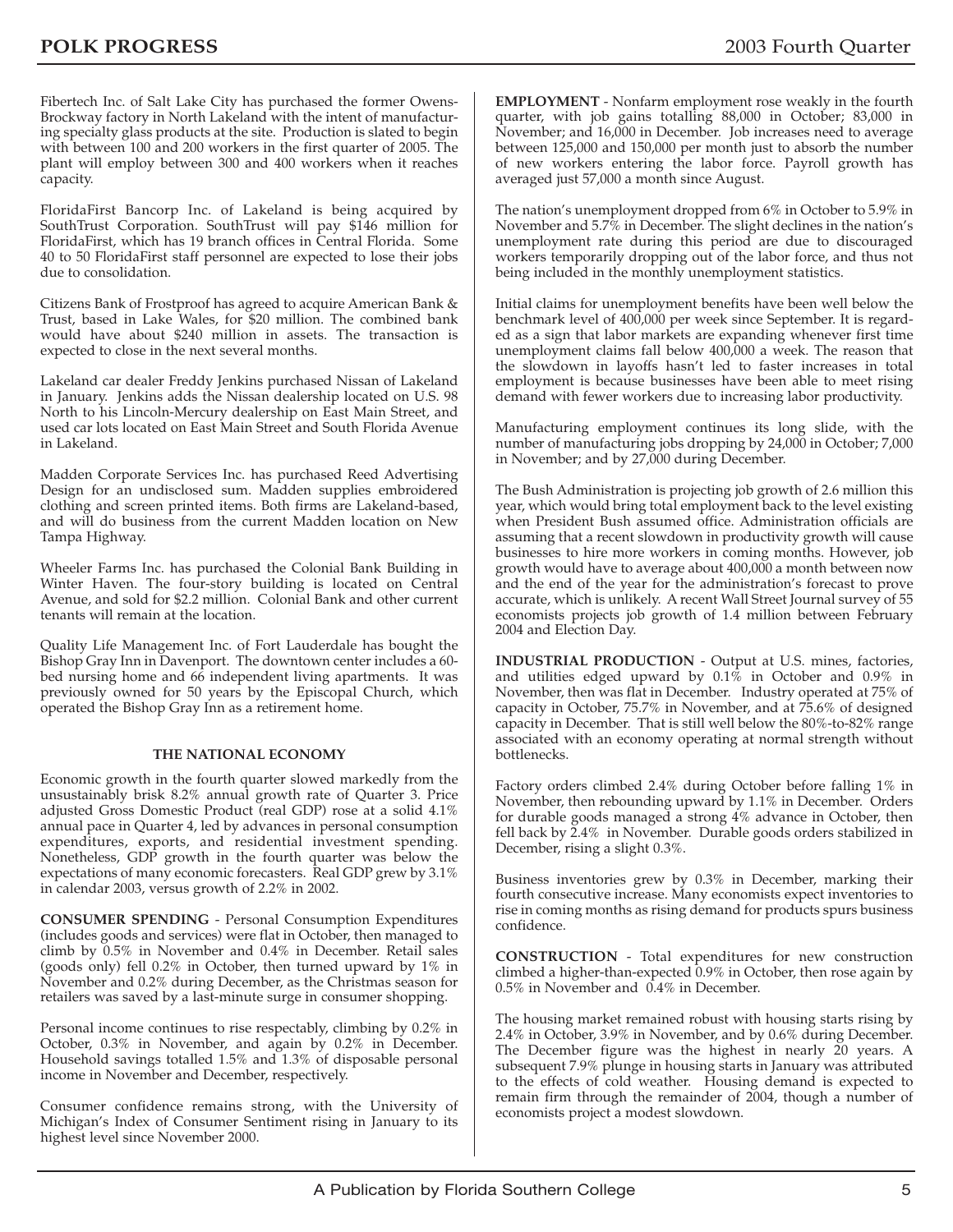New single-family home sales rose 1.8% in October, then dipped 2.8% in November before rebounding upward by 3.8% in December. Sales of existing homes were up 6.9% during December following declines of 4.9% in October and 4.6% in November. Existing home sales for the 2003 year totalled 6.1 million, an increase of 9.6% from the preceding year.

Building permits were volatile in the fourth quarter, rising by 5.2% in October, then falling by 6% in November and climbing 4.8% in December. Permits fell again by 2.8% in January.

**FOREIGN TRADE** - The deterioration in the nation's international trade accounts slowed during the fourth quarter. The U.S. deficit in goods and services was \$41.5 billion in October, \$38.4 billion in November, and \$42.5 billion in December. The quarterly deficit is up a slight 1.3% from the preceding Quarter 3.

The Bush Adminstration announced in December that it will eliminate tariffs on imported steel that were imposed two years ago to protect domestic producers. The World Trade Organization (WTO) ruled in November that the U.S. tariffs were illegal.

**COST OF LIVING** - Inflation remained minimal in Quarter 4 as the Consumer Price Index dipped a slight 0.1% in October and another 0.2% in November, before offsetting the latter with a 0.2% rise in December. Consumer prices in the fourth quarter are up a tame 2% from a year ago.

| Consumer Price Index (A) |       |       |                |       |  |  |  |  |  |  |
|--------------------------|-------|-------|----------------|-------|--|--|--|--|--|--|
| Year                     | O1    | O2    | O <sub>3</sub> | O4    |  |  |  |  |  |  |
| 2000                     | 169.8 | 171.6 | 173.0          | 174.0 |  |  |  |  |  |  |
| 2001                     | 175.7 | 177.5 | 177.8          | 177.3 |  |  |  |  |  |  |
| 2002                     | 177.9 | 179.9 | 180.6          | 181.2 |  |  |  |  |  |  |
| 2003                     | 183.0 | 183.7 | 184.5          | 184.8 |  |  |  |  |  |  |

(A) Figures are revised by the Department of Commerce as of January. The data reflect the average CPI reading over each quarter.The base period of the CPI is 1982.

**MONETARY POLICY** - The Federal Reserve left the interest rate target unchanged at its latest meeting in January. Though the Fed left the target for the federal funds rate at the current 45-year-low of 1%, the accompanying statement indicated that a rate increase may be on the horizon.

**LEADING INDICATORS** - The Conference Board reports that its index of leading economic indicators rose by 0.2% in both November and December. This marks the first time since 1983 that the index has risen for nine consecutive months.

Orders for nondefense capital goods excluding aircraft, a key indicator of business investment plans, were down 5.9% in November. Orders rose by 0.8% in December.

**SUMMARY** - The economic juggernaut of Quarter 3 slowed to a more sustainable pace of expansion in the fourth quarter. Housing and consumer spending continue to carry the spending load, though there are promising signs of budding export growth and investment spending by business. Consumer confidence remains strong, though weak job growth may yet undermine that strength.

The latest consensus outlook calls for 4% real GDP growth in 2004. Forecasters project an increase in investment spending by business will supplant consumer spending as the driving force behind an expanding economy.

#### THE POLK OUTLOOK

It is noteworthy how closely the Polk economy is following the national trends. During the last six months we have witnessed strong advances in overall economic activity, but lagging growth in employment. We look for 2004 to be a better year for local employment.

We expect continued growth in the overall PPI throughout 2004, at an annual rate of about 4%. We project employment growth of 2.5%, with an unemployment rate remaining near 5.5% after adjusting for seasonal factors. Population growth will remain near 2%, retail sales will climb 4%, and the local housing market will cool slightly as interest rates begin to rise around the third quarter.

#### **METHODOLOGY**

The Polk Progress Index is developed on the basis of quarterly observations of five variables. The base period for the index is the first quarter of 1992. Data are adjusted for seasonal fluctuations where appropriate. The statistical technique of factor analysis was employed to assign weights to the observed variables and derive estimates of the underlying factor. The weights used are Taxable Sales (.1948); Total Employment (.2025); Home Sales (.2050); Residential Electric Accounts (.1982); and Industrial Kilowatt Hours (.1995). The index explains 84.1% of the variation in the combined variables. The weights and variables are subject to future verification and modification in light of changing relationships.